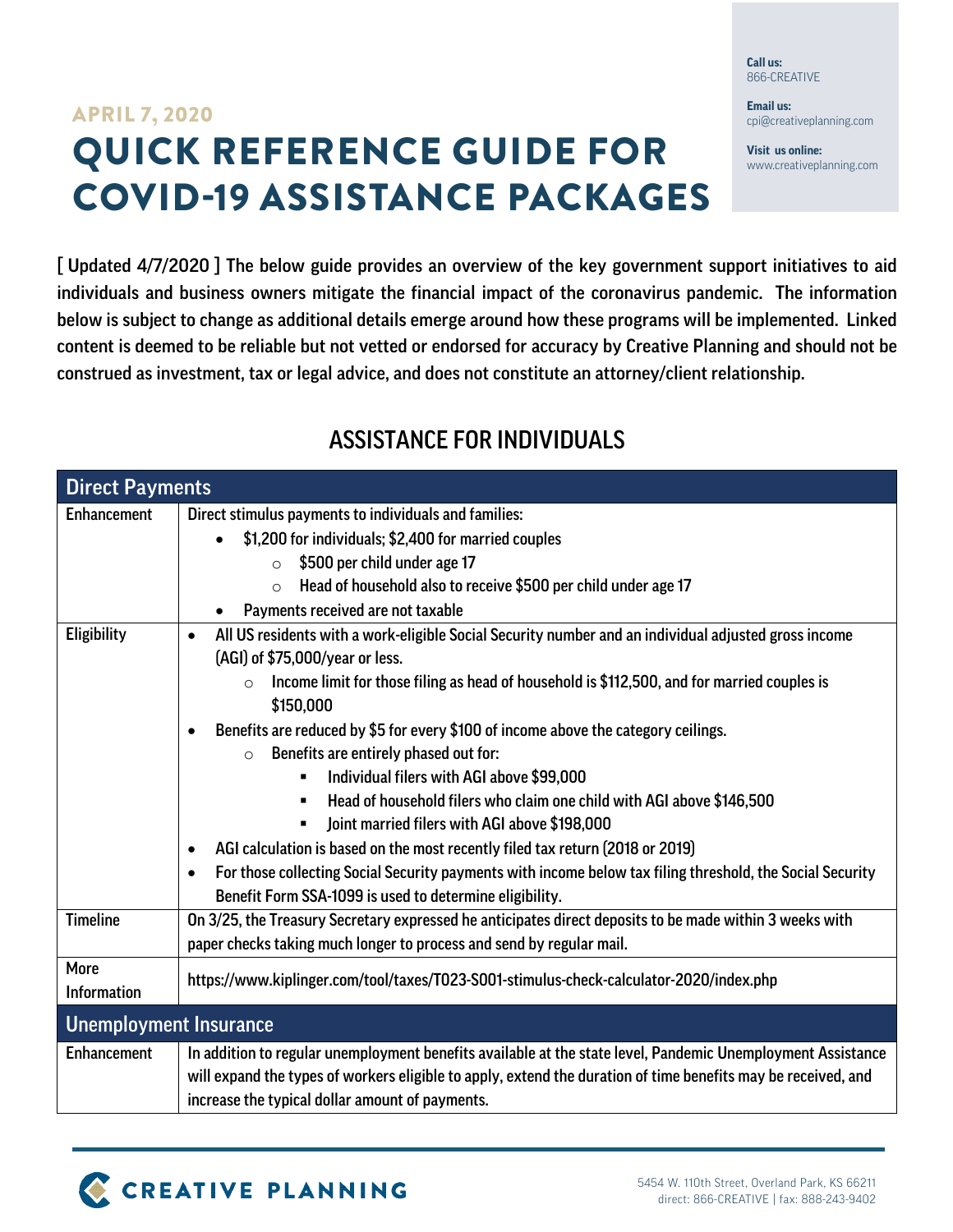|                          | Duration of benefits is extended 13 weeks beyond the number of weeks provided under each state's<br>$\bullet$                                     |  |
|--------------------------|---------------------------------------------------------------------------------------------------------------------------------------------------|--|
|                          | rule (typically around 26 weeks)                                                                                                                  |  |
|                          | For 4 months, benefits are increased by \$600/week<br>$\bullet$                                                                                   |  |
|                          | Some lower-income workers will be able to maintain their full salaries under the program if forced out of work                                    |  |
|                          | as the result of the pandemic.                                                                                                                    |  |
| Eligibility              | Employees, freelancers, gig economy workers, and self-employed                                                                                    |  |
| More                     | Applications are made at the state level either in person, by phone, or online.                                                                   |  |
| information              | https://www.dol.gov/general/topic/unemployment-insurance                                                                                          |  |
| <b>Paid Sick Leave</b>   |                                                                                                                                                   |  |
| <b>Enhancement</b>       | Under the Families First Coronavirus Response Act ("Phase II"), full-time employees of businesses with fewer                                      |  |
|                          | than 500 employees (and with conditional exceptions for those with fewer than 50 employees) are provided                                          |  |
|                          | with 80 hours of paid sick leave.                                                                                                                 |  |
|                          | Part-time workers receive paid sick leave for a number of hours equal to the average number of hours<br>$\bullet$<br>worked over a 2-week period. |  |
|                          | Payments are equal to 100% of normal compensation (\$511/day maximum)                                                                             |  |
| Eligibility              | US employees of small- and mid-sized firms who are unable to work or telework due to COVID-19.<br>$\bullet$                                       |  |
|                          | Employees are not required to be or become ill to qualify for sick leave                                                                          |  |
|                          | Employees instructed to remain at home or comply with company social distancing rules are eligible<br>$\circ$                                     |  |
|                          | May be used in addition to paid family leave<br>$\bullet$                                                                                         |  |
|                          | Parents of minor children who cannot work or telework because of child care duties cause by school                                                |  |
|                          | closures may qualify for paid sick leave (in addition to paid family leave).                                                                      |  |
| More                     | The Labor Department has discretion to permit employers with fewer than 50 employees to opt out if                                                |  |
| information              | complying with the mandate would jeopardize the viability of the business.                                                                        |  |
|                          | Employers with 500 or more employees are exempt<br>$\circ$                                                                                        |  |
|                          | Employers of healthcare workers and emergency responders may elect to exclude employees.<br>$\circ$                                               |  |
|                          | https://www.dol.gov/agencies/whd/pandemic                                                                                                         |  |
| <b>Paid Family Leave</b> |                                                                                                                                                   |  |
| <b>Enhancement</b>       | Provides up to 12 weeks of paid family leave at 2/3 <sup>rds</sup> of an employee's usual pay rate (\$200/day maximum).                           |  |
| Eligibility              | US employees of small- and mid-sized firms who have worked for the company for at least one month and<br>$\bullet$                                |  |
|                          | are unable to work or telework due to COVID-19.                                                                                                   |  |
|                          | Eligible if need to quarantine, care for a family member, or care for a child at home because of school<br>$\bullet$                              |  |
|                          | closure.                                                                                                                                          |  |
| More                     | Same conditions and weblink applies as "Paid Sick Leave"                                                                                          |  |
| information              |                                                                                                                                                   |  |
| <b>Student Loans</b>     |                                                                                                                                                   |  |
| <b>Enhancement</b>       | Borrowers with federal student loans are permitted to defer payments penalty free until September 30,<br>$\bullet$                                |  |
|                          | 2020.                                                                                                                                             |  |
|                          | Borrowers must request a forbearance from their loan servicer.<br>$\circ$                                                                         |  |
|                          | Borrower who are not in default will automatically have their interest rate set to 0% for at least 60 days.<br>$\bullet$                          |  |
|                          | All requests for garnishments from paychecks, federal income tax returns, and social security payments<br>$\bullet$                               |  |
|                          | for defaulted borrowers have been stopped.                                                                                                        |  |

# C CREATIVE PLANNING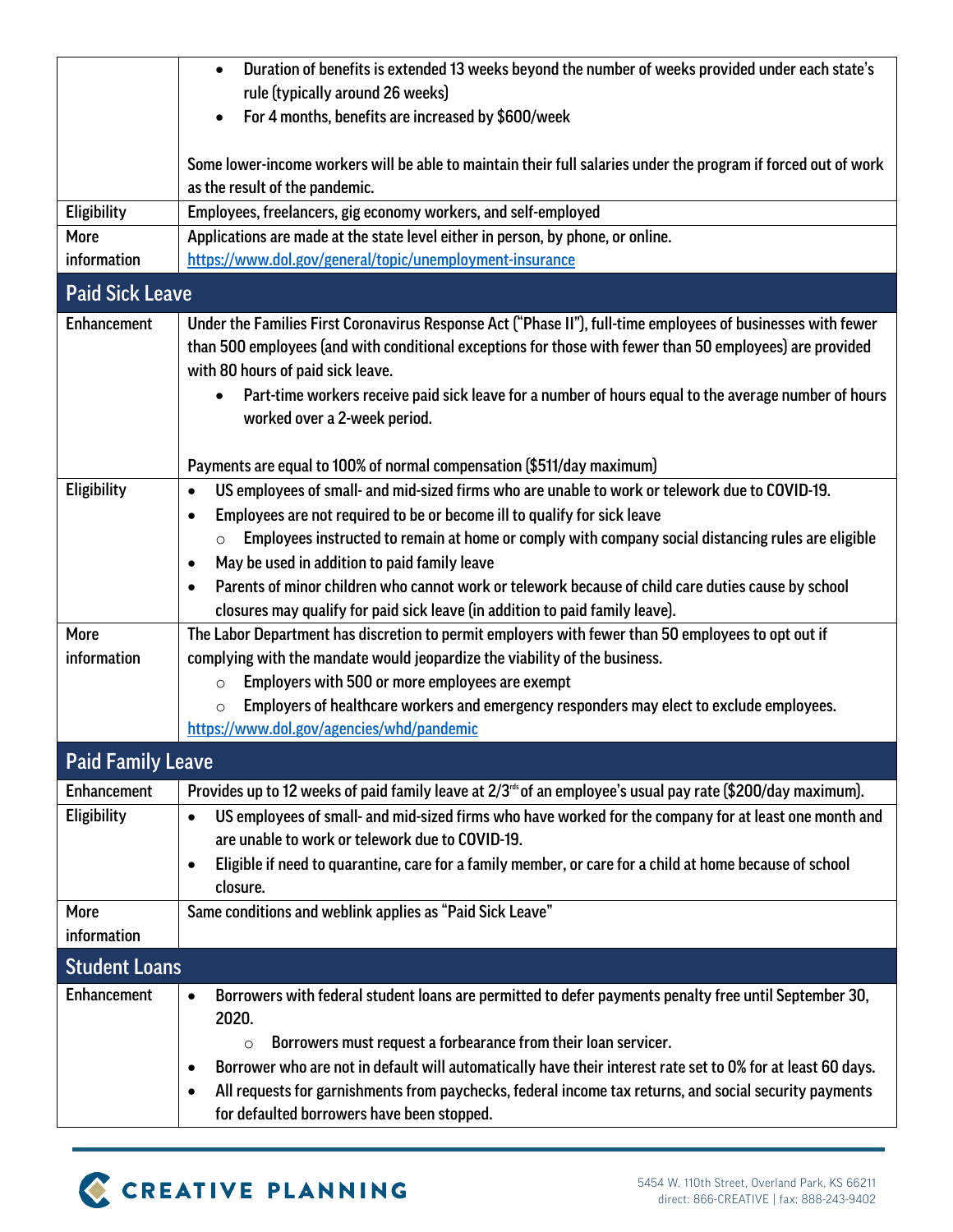|                                      | Garnishments withheld from March 13, 2020 will be refunded<br>$\circ$                                              |  |
|--------------------------------------|--------------------------------------------------------------------------------------------------------------------|--|
|                                      | Private collection efforts have also been stopped<br>$\circ$                                                       |  |
|                                      | Employer-paid student loan payments up to \$5,250 are temporarily excluded from income tax reporting               |  |
| Eligibility                          | Federal student loan borrowers in repayment, depending upon standing                                               |  |
| More                                 | https://studentaid.gov/announcements-events/coronavirus                                                            |  |
| information                          |                                                                                                                    |  |
| <b>Medicare/Medicaid</b>             |                                                                                                                    |  |
| <b>Enhancement</b>                   | COVID-19 lab tests (with no out-of-pocket costs), medically necessary hospitalizations (including quarantine),     |  |
|                                      | qualifying vaccines (if available), and telemedicine.                                                              |  |
| Eligibility                          | <b>Covered by Medicare or Medicaid</b>                                                                             |  |
| More                                 | https://www.medicare.gov/medicare-coronavirus                                                                      |  |
| information                          |                                                                                                                    |  |
|                                      | <b>Qualified Retirement Plan Withdrawals</b>                                                                       |  |
| <b>Enhancement</b>                   | The required minimum distribution (RMD) for 2020 may be skipped                                                    |  |
|                                      | This includes a 2019 RMD that was delayed to 4/1/2020<br>$\bullet$                                                 |  |
|                                      | Awaiting official IRS guidance around rules regarding inherited IRA and inherited 401(k) accounts, so<br>$\bullet$ |  |
|                                      | consult with your tax professional before making a withdrawal from those accounts.                                 |  |
|                                      |                                                                                                                    |  |
|                                      | Up to \$100,000 may with withdrawn penalty-free from IRAs, employer-sponsored retirement plans, or a               |  |
|                                      | combination of both, for those impacted by COVID-19.                                                               |  |
|                                      | By default, the income tax on the distribution is split evenly across the 2020, 2021, and 2022 tax<br>$\bullet$    |  |
|                                      | years, or                                                                                                          |  |
|                                      | You can choose to elect to include all of the income in your 2020 income, or                                       |  |
|                                      | Funds may be repaid over a three-year period back into a retirement account, and any taxes withheld<br>$\bullet$   |  |
|                                      | on the distribution may be reclaimed as a refund by filing an amended tax return.                                  |  |
| Eligibility                          | Anyone with an employer-sponsored retirement plan or IRA who was impacted by COVID-19 or currently                 |  |
|                                      | taking RMDs.                                                                                                       |  |
|                                      |                                                                                                                    |  |
|                                      | Impact from COVID-19 is defined as:                                                                                |  |
|                                      | <b>Being diagnosed with COVID-19</b><br>$\bullet$                                                                  |  |
|                                      | Having a spouse or dependent diagnosed with COVID-19                                                               |  |
|                                      | Experiencing adverse financial consequences as a result of being quarantined, furloughed, laid off, or             |  |
|                                      | reduced work hours due to the virus                                                                                |  |
|                                      | Inability to work due to lack of child care due to virus<br>٠                                                      |  |
|                                      | Owning a business that closed or operated under reduced hours due to the virus<br>٠                                |  |
|                                      | Other factors as determined by the IRS                                                                             |  |
|                                      |                                                                                                                    |  |
| <b>Employer-Sponsored Plan Loans</b> |                                                                                                                    |  |
| <b>Enhancement</b>                   | Permitted Ioan amounts from employer-sponsored plans (401(k), 403(b), and 457(b)) have been increased for          |  |
|                                      | those affected by COVID-19.                                                                                        |  |
|                                      | The amount employees may borrow has been increased to the lesser of 50% to 100% of the vested<br>$\bullet$         |  |
|                                      | plan balance or \$100,000.                                                                                         |  |

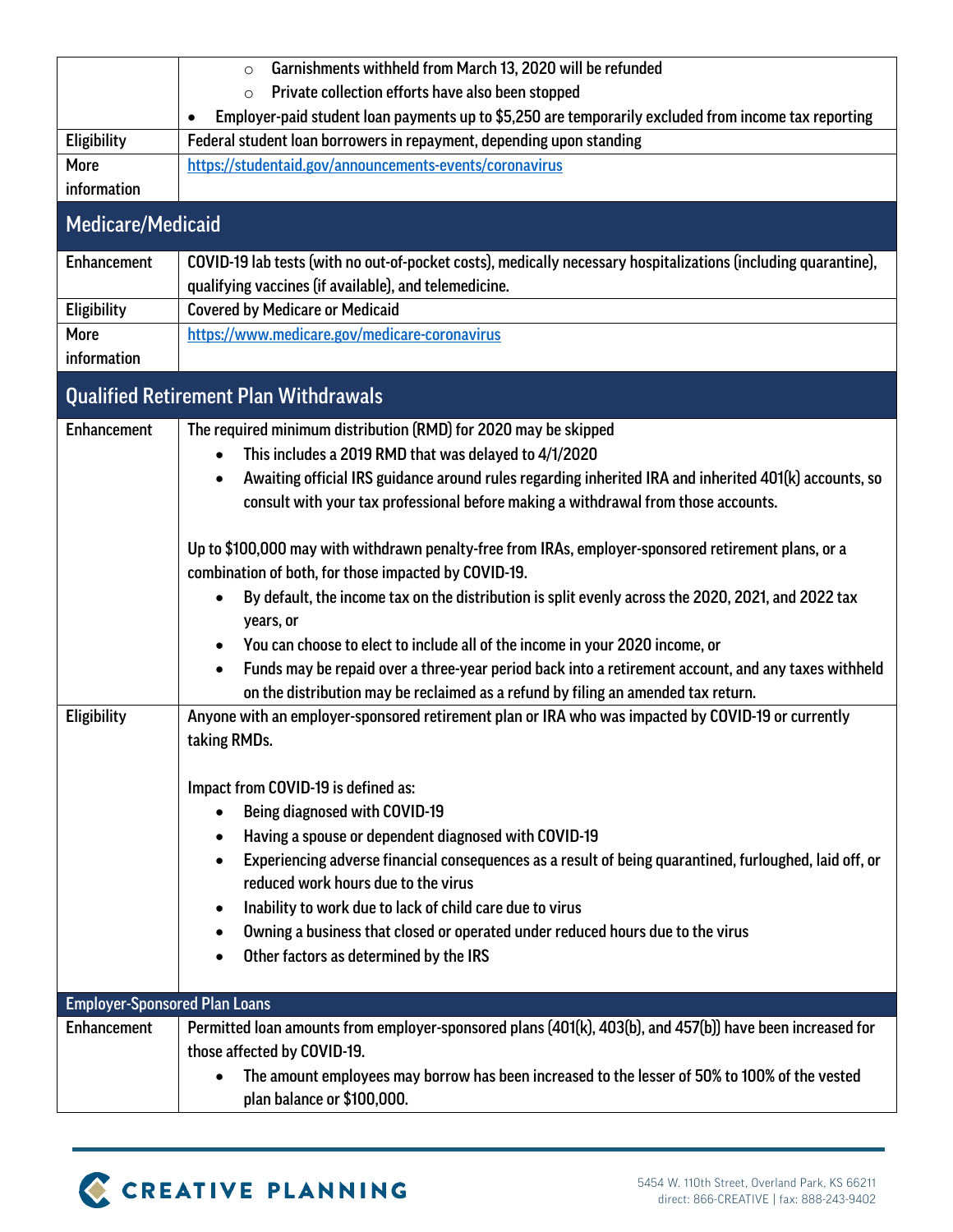|                    | Any existing loan that was to be repaid in 2020 may delay repayment for 1 year. |
|--------------------|---------------------------------------------------------------------------------|
| <b>Eligibility</b> | Must be enrolled in an eligible employer-sponsored plan.                        |
|                    | The plan document must already have a provision allowing participant loans.     |
|                    | The loan must be made by December 31, 2020.                                     |

### ASSISTANCE FOR BUSINESSES

#### Phase II: Families First Coronavirus Response Act

This program is different and separate from the program in Phase III ("CARES Act"), and participating in this program may make the borrower ineligible for participating in the Phase III program. These loans are issued by the government, and not by banks. Businesses with an urgent need for financing may wish to seek more conventional SBA 7(a) loans due to anticipated delays in finalizing terms and details.

| <b>SBA Economic Injury Disaster Loan Program (EIDL)</b> |                                                                                                                                                                                                                                                                                                 |  |
|---------------------------------------------------------|-------------------------------------------------------------------------------------------------------------------------------------------------------------------------------------------------------------------------------------------------------------------------------------------------|--|
| Loan size                                               | Up to \$2,000,000                                                                                                                                                                                                                                                                               |  |
| Eligibility                                             | Small businesses, including ESOPs, and non-profits affected by the coronavirus in presidential- and SBA-<br>declared disaster areas.<br>List: https://www.sba.gov/disaster-assistance/coronavirus-covid-19                                                                                      |  |
| Interest rate                                           | 2.75% for non-profits                                                                                                                                                                                                                                                                           |  |
|                                                         | 3.75% for small businesses                                                                                                                                                                                                                                                                      |  |
| <b>Term length</b>                                      | Variable, but up to 30 years                                                                                                                                                                                                                                                                    |  |
| <b>Permitted use</b>                                    | Accounts payable, fixed debts, payroll, and other bills due to the virus                                                                                                                                                                                                                        |  |
| <b>Documentation</b><br>needed                          | Supporting documentation could include most recent business tax returns, a personal financial statement, and<br>a schedule of liabilities listing all current debts                                                                                                                             |  |
| How to apply                                            | Online directly with the SBA at https://disasterloan.sba.gov/ela/ using "Economic Injury" as the reason, or<br>$\bullet$<br>Call the SBA disaster assistance customer service center at 800-659-2955 (TTY: 800-877-8339), or<br>$\bullet$<br>Email disastercustomerservice@sba.gov<br>$\bullet$ |  |
| More information                                        | https://www.sba.gov/page/coronavirus-covid-19-small-business-guidance-loan-resources                                                                                                                                                                                                            |  |
| <b>Emergency Grants</b>                                 |                                                                                                                                                                                                                                                                                                 |  |
| Amount                                                  | Advance of \$1,000 per employee (max \$10,000) within 3 days                                                                                                                                                                                                                                    |  |
| Eligibility                                             | US business owners with 500 or fewer employees                                                                                                                                                                                                                                                  |  |
| <b>Permitted use</b>                                    | Provide paid sick leave, maintain payroll, or meet other debt obligations                                                                                                                                                                                                                       |  |
| More information                                        | https://www.sba.gov/funding-programs/disaster-assistance                                                                                                                                                                                                                                        |  |

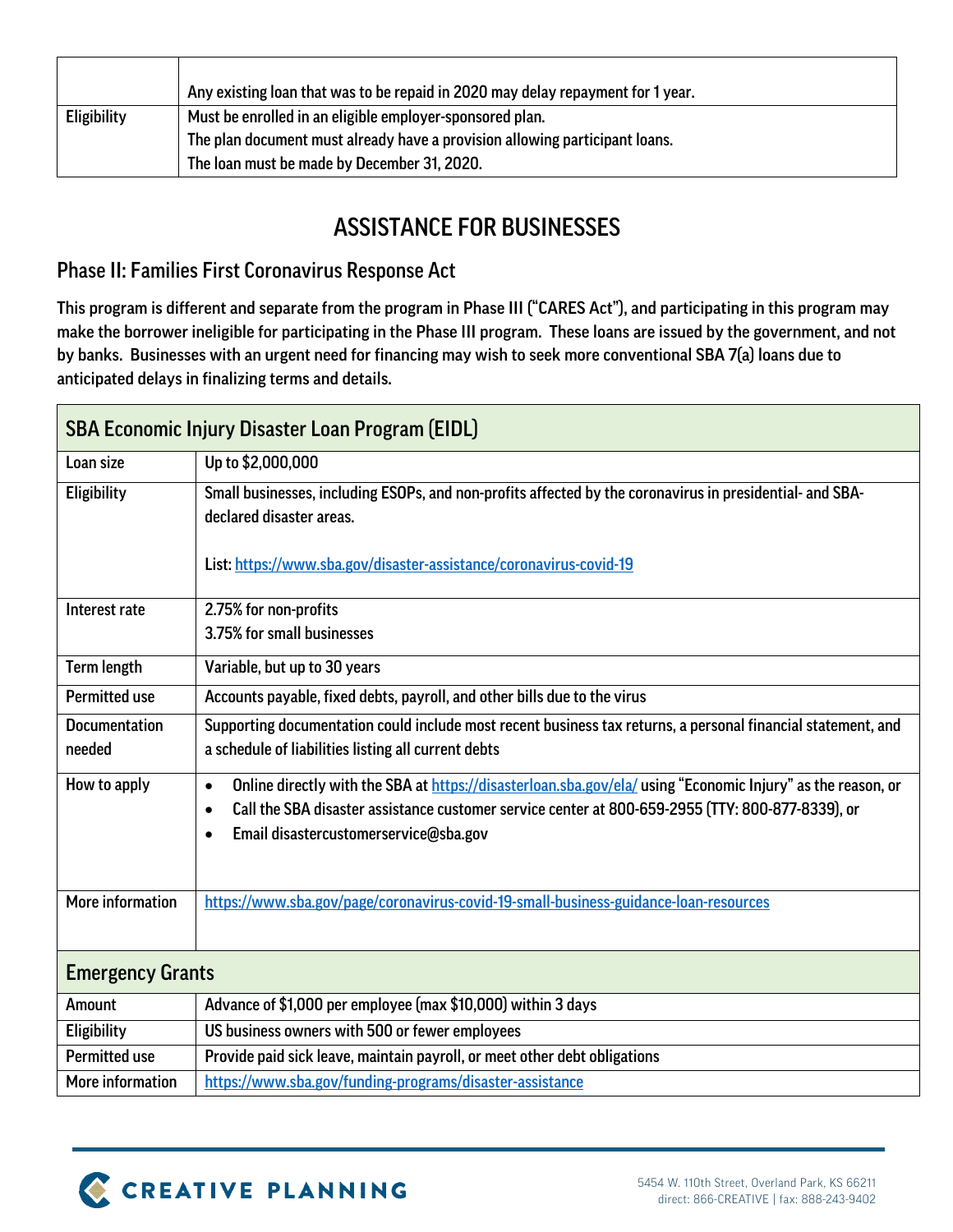#### Phase III: CARES Act

|                           | <b>Small Business Interruption Loans (Paycheck Protection Program)</b>                                                                                                                                                                                       |  |
|---------------------------|--------------------------------------------------------------------------------------------------------------------------------------------------------------------------------------------------------------------------------------------------------------|--|
| Eligibility               | Businesses (including sole proprietors & self-employed) & non-profits and religious organizations                                                                                                                                                            |  |
|                           | with fewer than 500 employees (subject to the limited exceptions); or<br>٠                                                                                                                                                                                   |  |
|                           | that meet the Small Business Administration's industry-based "size standard";<br>$\bullet$                                                                                                                                                                   |  |
|                           | requirements for the applicable NAICS code (based either on number of employees or annual receipts)<br>$\bullet$                                                                                                                                             |  |
|                           | Must have been "substantially affected by COVID-19," which is interpreted as:<br>supply chain disruptions;<br>$\bullet$                                                                                                                                      |  |
|                           | staffing challenges;                                                                                                                                                                                                                                         |  |
|                           | a decrease in sales or customers; or                                                                                                                                                                                                                         |  |
|                           | shuttered businesses                                                                                                                                                                                                                                         |  |
| Loan Duration &<br>Amount | Maximum maturity of 2 years, the amount to be the lesser of (a) \$10 million or (b) 2.5x the average total monthly<br>payments by the applicant for gross payroll costs (not reduced for payroll tax) incurred for 2019 (or the prior 12<br>months);<br>plus |  |
|                           | the amount of any SBA-provided Economic Injury Disaster Loan (EIDL) taken out after January 1, 2020                                                                                                                                                          |  |
|                           | No collateral or personal guarantees are required (fraudulent uses of funds will be subject to criminal<br>prosecution)                                                                                                                                      |  |
|                           | Payments on outstanding balances begin after 6 months, prepayment fees are waived, and loans are eligible                                                                                                                                                    |  |
|                           | for forgiveness                                                                                                                                                                                                                                              |  |
|                           | Interest rate is 1.0%                                                                                                                                                                                                                                        |  |
|                           |                                                                                                                                                                                                                                                              |  |
|                           | For newer companies, or those with seasonal employees, average payroll costs from January 1 to February 29,<br>2020 are used for part (b)                                                                                                                    |  |
| Allowable Use of          | Payroll support (up to \$100k annual salary), excluding payments to independent contractors, including paid<br>$\bullet$                                                                                                                                     |  |
| <b>Funds</b>              | sick, medical, or family leave, and costs related to the continuation of group health care benefits during                                                                                                                                                   |  |
|                           | those periods of leave;                                                                                                                                                                                                                                      |  |
|                           | <b>Employee salaries;</b>                                                                                                                                                                                                                                    |  |
|                           | Mortgage interest payments;<br>$\bullet$                                                                                                                                                                                                                     |  |
|                           | Rent (including rent under a lease agreement);<br>$\bullet$                                                                                                                                                                                                  |  |
|                           | Utilities; and<br>$\bullet$                                                                                                                                                                                                                                  |  |
|                           | Any other debt interest obligations that were incurred before the covered period                                                                                                                                                                             |  |
| Loan                      | An eligible recipient shall be eligible for forgiveness of indebtedness in an amount equal to the cost of                                                                                                                                                    |  |
| <b>Forgiveness</b>        | maintaining payroll continuity and other allowable costs during the covered periods (8 weeks from loan                                                                                                                                                       |  |
| <b>Requirements</b>       | origination). The borrower shall submit an application to the lender, including documentation verifying the                                                                                                                                                  |  |
|                           | number of full-time equivalent employees on payroll and other costs specified under "Allowable Use:"                                                                                                                                                         |  |
|                           | payroll tax filings reported to the IRS;<br>$\bullet$                                                                                                                                                                                                        |  |
|                           | state income, payroll, and unemployment insurance filings;<br>٠                                                                                                                                                                                              |  |
|                           | financial statements verifying payments on debt obligations incurred before the covered period; and<br>$\bullet$<br>any other necessary documentation to be determined                                                                                       |  |
|                           |                                                                                                                                                                                                                                                              |  |

## C CREATIVE PLANNING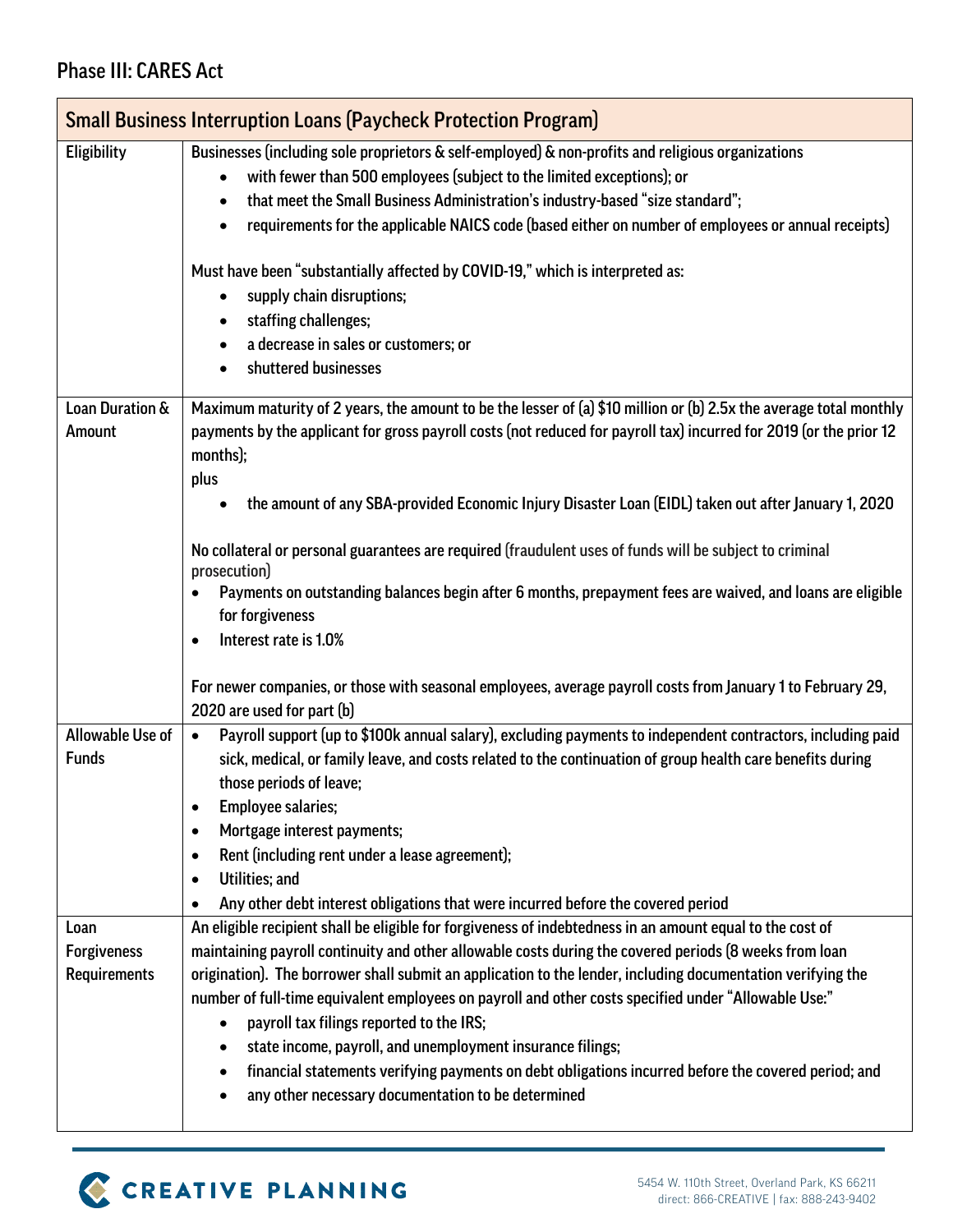|                                  | At least 75% of the loan funds must be used for payroll expenses to qualify for forgiveness.                                                                                                      |  |
|----------------------------------|---------------------------------------------------------------------------------------------------------------------------------------------------------------------------------------------------|--|
|                                  | The amount of any loan forgiveness will be reduced by any reductions in employee wages (in excess of 25% for<br>any employee) or a reduction in the number of employees during the covered period |  |
| <b>Taxability</b>                | Canceled indebtedness under this section shall be excluded from gross income                                                                                                                      |  |
| <b>Other Items</b>               | Small businesses and sole proprietors can apply at any time before June 30.<br>$\bullet$                                                                                                          |  |
|                                  | Due to limited funds for the program, we recommend clients apply immediately.                                                                                                                     |  |
|                                  | Self-employed individuals and independent contractors can begin applying April 10 <sup>th</sup> .<br>$\bullet$                                                                                    |  |
|                                  | All loans will have the same terms and will be issued by SBA 7(a) lenders<br>$\bullet$                                                                                                            |  |
|                                  | Borrowers may not receive an EIDL loan and a PPP loan for the same purpose                                                                                                                        |  |
| More                             | To find an eligible lender, visit https://www.sba.gov/paycheckprotection/find                                                                                                                     |  |
| information                      |                                                                                                                                                                                                   |  |
| <b>SBA Loan Relief</b>           |                                                                                                                                                                                                   |  |
| <b>Enhancement</b>               | SBA loans that have already been distributed receive 6 months of loan forbearance on principal interest and                                                                                       |  |
|                                  | fees.                                                                                                                                                                                             |  |
| Eligibility                      | Businesses with 500 or fewer employees that have current SBA loans                                                                                                                                |  |
| <b>Employee Retention Credit</b> |                                                                                                                                                                                                   |  |
| <b>Enhancement</b>               | Employers may receive a refundable payroll tax credit equal to the lesser of 50% of qualified wages or<br>$\bullet$                                                                               |  |
|                                  | \$5,000 per employee for wages paid to employees after March 12, 2020 and before January 1, 2021 if                                                                                               |  |
|                                  | business activities were disrupted or suspended due to any government-imposed restrictions related to<br>containing the spread of the virus.                                                      |  |
|                                  | Businesses whose operations were not disrupted, but experienced a decline in revenue due to the virus, can<br>$\bullet$                                                                           |  |
|                                  | also receive the same credits if gross receipts fell 50% as compared to the same quarter in the previous<br>calendar year.                                                                        |  |
|                                  | Credits will continue until the earlier of December 31, 2020 or gross receipts exceed 80% of the same<br>$\bullet$                                                                                |  |
|                                  | quarter's gross receipts in the previous year.                                                                                                                                                    |  |
| Eligibility                      | Credit can be claimed by employers with an average of more than 100 employees for all employees who are                                                                                           |  |
|                                  | retained, but not currently working, as a result of COVID-19.                                                                                                                                     |  |
|                                  | For employers with an average of fewer than 100 employees, all wages paid qualify for the credit so long as                                                                                       |  |
|                                  | the other requirements are met.                                                                                                                                                                   |  |
|                                  | Credits cannot be claimed for any wages paid by an SBA loan.                                                                                                                                      |  |
|                                  |                                                                                                                                                                                                   |  |
|                                  |                                                                                                                                                                                                   |  |

### The Coronavirus Economic Stabilization Act (CESA)

Credit Support for Affected Businesses (other than Small Businesses)

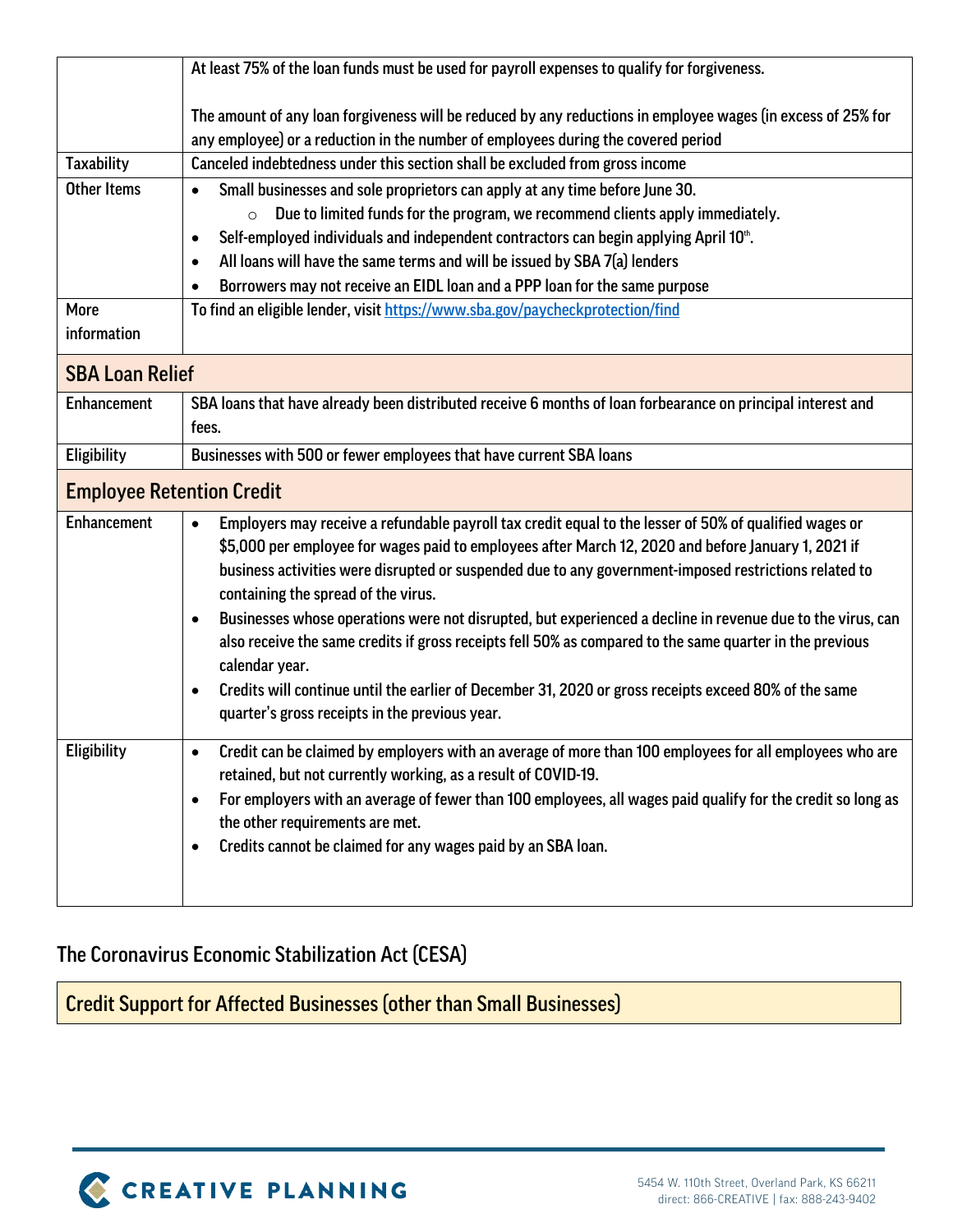| <b>Overview</b>                    | The Secretary of the Treasury (Secretary) is given discretion to determine which businesses will be<br>beneficiaries of the credit support but likely to include businesses that would otherwise not qualify for the<br>Small Business Interruption Loans assistance, such as businesses with more than 500 employees.<br>The Secretary will be authorized to make loans, guarantees and other investments (such as an equity stake<br>or warrants) in support of eligible businesses as well as states and municipalities not to exceed \$500 billion. |
|------------------------------------|---------------------------------------------------------------------------------------------------------------------------------------------------------------------------------------------------------------------------------------------------------------------------------------------------------------------------------------------------------------------------------------------------------------------------------------------------------------------------------------------------------------------------------------------------------|
|                                    | An independent committee will oversee the program<br>$\bullet$                                                                                                                                                                                                                                                                                                                                                                                                                                                                                          |
| <b>Loan Amount</b><br>& Terms      | Maturity is not to exceed 5 years. The Secretary is given similar discretion on determining the terms related to<br>rates, underwriting, and other terms and conditions. These loans are not forgivable.                                                                                                                                                                                                                                                                                                                                                |
| Compensation<br><b>Limits</b>      | Businesses that receive loans or guarantees under this program will be required to agree to certain caps on<br>compensation and severance payments for employees whose compensation exceeded \$425,000 in the 2019<br>calendar year. Employees with compensation in excess of \$425,000 will be capped at the 2019 levels, and any<br>severance pay is not to exceed twice the maximum compensation received in 2019.                                                                                                                                   |
|                                    | For officers or employees who earned more than \$3 million in 2019 annual salary, their compensation would be<br>capped at \$3 million plus 50% of the amount exceeding \$3 million in 2019. For example, an individual earning \$6<br>million in 2019 would be capped at \$4.5 million (\$3 million + 50% x [\$6 million - \$3 million] = \$4.5 million)<br>These caps will remain in place for an additional 12 months beyond the period when the loan is outstanding                                                                                 |
| Buybacks &                         | Companies may not conduct stock buybacks nor provide dividends nor capital distributions to investors for an                                                                                                                                                                                                                                                                                                                                                                                                                                            |
| <b>Dividends</b>                   | additional 12 months beyond the period when the loan is outstanding                                                                                                                                                                                                                                                                                                                                                                                                                                                                                     |
| <b>Employment</b><br><b>Levels</b> | Until September 30, 2020, companies are to maintain employment levels as of March 24, 2020 to the extent<br>that it's practical, and in no case is the company to reduce employment by more than 10%                                                                                                                                                                                                                                                                                                                                                    |

| The federal tax return filing and payment deadlines are now July 15, 2020.<br>$\bullet$<br>Check with state and local tax authorities for any adjusted deadlines for those<br>$\circ$<br>obligations.<br>Individual and other non-corporate filers may defer income tax payments that would<br>have been due April 15 without penalty or interest.<br>Gig workers and the self-employed are eligible to receive paid sick leave benefits in the<br>form of a tax credit. |
|--------------------------------------------------------------------------------------------------------------------------------------------------------------------------------------------------------------------------------------------------------------------------------------------------------------------------------------------------------------------------------------------------------------------------------------------------------------------------|
| https://www.irs.gov/coronavirus                                                                                                                                                                                                                                                                                                                                                                                                                                          |
| Several local jurisdictions are supporting small businesses with loans, grants, or deferment of<br>tax and fee collections.<br>https://www.forbes.com/sites/advisor/2020/03/20/list-of-coronavirus-covid-19-small-                                                                                                                                                                                                                                                       |
| business-relief-programs/#3cc8d3d7e89d<br>https://www.inc.com/kevin-j-ryan/coronavirus-resource-list-for-<br>businesses.html?icid=hmside2                                                                                                                                                                                                                                                                                                                                |
|                                                                                                                                                                                                                                                                                                                                                                                                                                                                          |